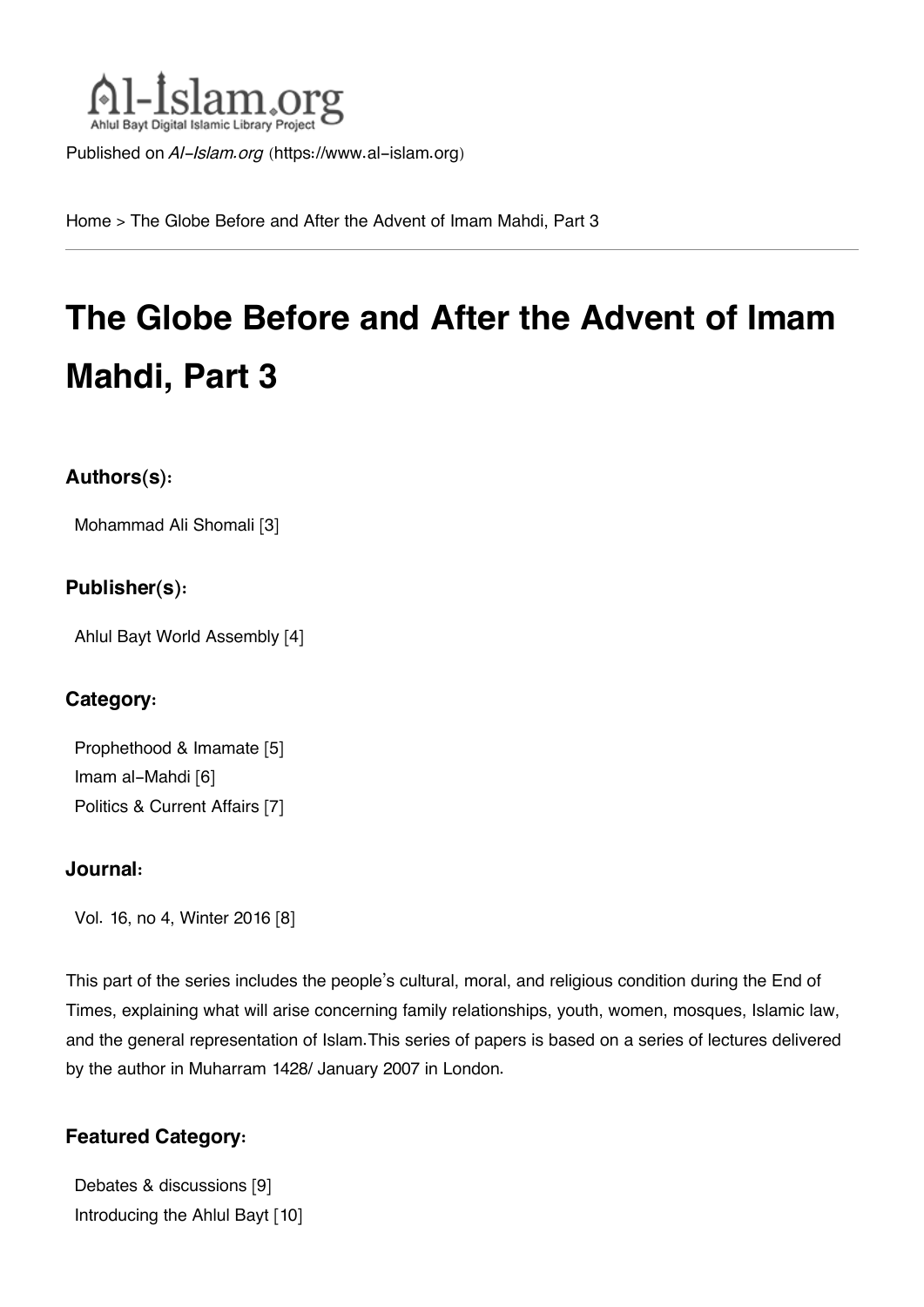[Resources for Further Research](https://www.al-islam.org/feature/resources-further-research) [11] [Responses to Misconceptions](https://www.al-islam.org/feature/responses-misconceptions) [12] Shi['a beliefs explained](https://www.al-islam.org/feature/shia-beliefs-explained) [13]

#### **Topic Tags:**

[End of Times](https://www.al-islam.org/tags/end-times) [14]

#### **Person Tags:**

[Imam Mahdi \(a\)](https://www.al-islam.org/person/imam-al-mahdi) [15]

# **The Globe Before and After the Advent of Imam Mahdi, Part 3**

#### **Mohammad Ali Shomali**

*This series of papers is based on a series of lectures delivered by the author in Muharram 1428/ January 2007 in London.*

# **[Abstract](#page--1-0)**

The 'End of Times' a period studied in the eschatologies of the dominant world religions refers to the world's state of affairs before and after the coming of Imam Mahdi, when worldwide justice and peace will be established. The previous articles in this series presented an outline of the concept from the viewpoint of the major world religions. The Islamic perspective is also given, using the Qur'an and hadith as sources to visualize future events, and with the purpose of increasing our knowledge on the advent of Imam Mahdi to establish a positive relationship with the Imam, and preparing for his return.

Topics such as the quality of the people during this time, including their intellectual condition and scientific and technological advancements were explained. This part includes the people's cultural, moral, and religious condition during the End of Times, explaining what will arise concerning family relationships, youth, women, mosques, Islamic law, and the general representation of Islam.

# **[Cultural, moral, and religious condition](#page--1-0)**

These three areas cannot be separated from each other, and therefore we will discuss them together. In the period of the end of time, there will be many disagreements and controversies as far as the area of beliefs, ideas, and concepts is concerned, as mentioned in an array of hadiths. For instance, on one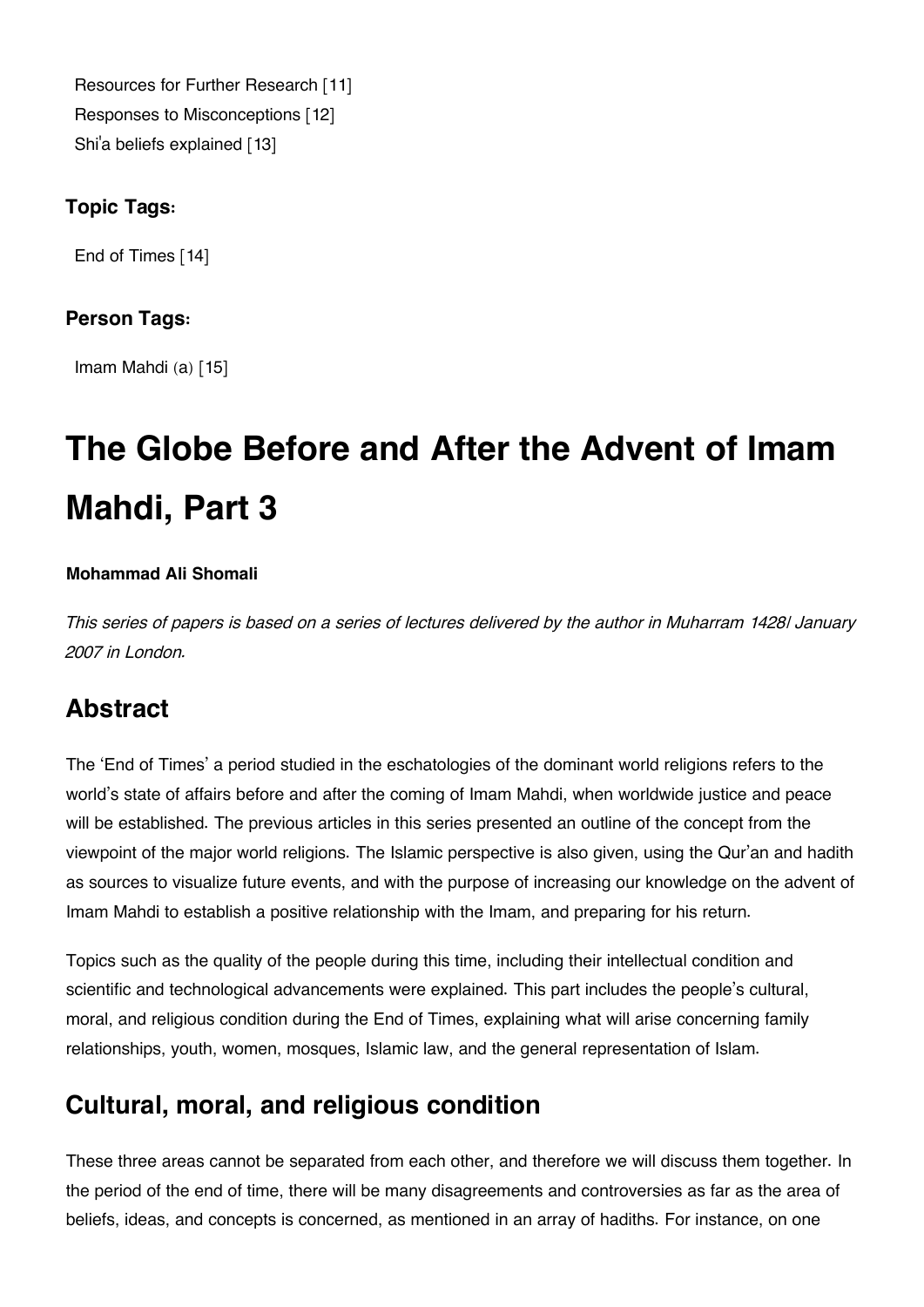ابشركم بالمهدي يبعث في امتى على اختلاف من الناس و زلازل فيملا الارض

قسطا و عدلا كم ملئت جوراء و ظلما يرض عنه ساكن السماء و ساكن الارض

*I give you the good tidings of Mahdi. He will be commissioned in my ummah at a time when people disagree with each other and there will be many quakes. He will fill the earth with justice just as it was filled with injustice. All the inhabitants of the heaven and earth will be pleased with him*[1](#page--1-0).

#### **The following points are worthy of note:**

**Point One:** It seems that Imam Mahdi (aj) will not be readily accepted by all Muslims; his challenges will be similar to the ones faced by Prophet Muhammad when he wanted to call the pagans of his time to the unity of God, which was an immensely difficult and demanding task.

**Point Two:** There is a mention of quakes. This could mean that in that time there will be many physical earthquakes, or it could refer metaphorically to the shaking in people's thinking.

**Point Three:** Uniquely, Imam Mahdi (aj) will be able to please the people en masse, something that the prophets, all of whom had opponents, could not do. The prophets were favoured by the people of heaven, and yet not of the entire earth. Imam Mahdi (aj) however, will be able to please all of humanity because he will improve the situation to a large extent, and because the general level of people's understanding will be conducive to his approach and stance. Therefore, two things will ensure his success:

I. His faultless action will be met with a thorough understanding of the people. Although Prophet Muhammad also acted faultlessly, he was in the company of people who sometimes did not understand and appreciate his actions. Imam Mahdi (aj), as he leads the entire world, will behave in a way that not only the people who live on earth will be happy, but also every being on the earth and in the heavens. Perhaps this involves his care for the nature; he will be so caring for the environment that even animals and birds will be pleased with him. This is compatible with the literal sense of the hadith.

II. The hadith describes people's disagreements with one another as quakes, and because Imam Mahdi (aj) will fill the earth with justice, the inhabitants of earth and the heavens will be pleased. It seems therefore that he will bring an end to all the disagreements. In fact, it seems that he himself will be the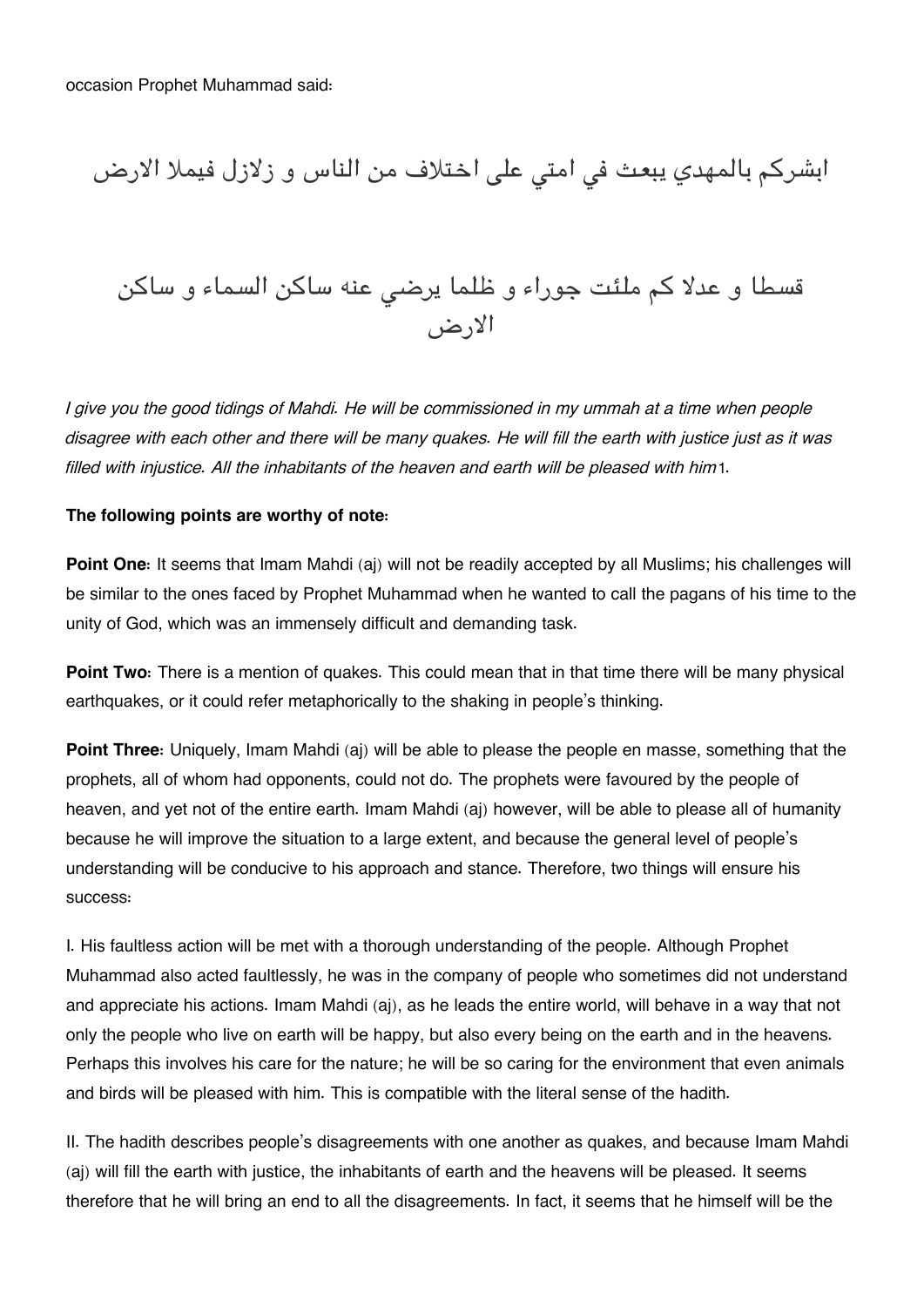matter upon which all humans can agree and achieve unity. As Qur'an says:

واعتَصموا بِحبل اللَّـه جميعا و تَفَرقُوا ۚ واذْكروا نعمت اللَّـه علَيم اذْ كنتُم اعْدَاءَ فَالْفَ بَيْنَ قُلُوبِكُمْ فَاصْبَحْتُم بِنِعْمَتِهِ إِخْوَانًا وَكُنتُمْ عَلَىٰ شَفَا حَفْرَةٍ مِّنَ النَّار فَانقَذَكم منْها ۗكذَٰلكَ يبيِن اللَّـه لَم آياته لَعلَّم تَهتَدُونَ

*Hold fast, all together, to God's cord, and do not be divided [into sects]. And remember God's blessing upon you when you were enemies, then He brought your hearts together, so you became brothers with His blessing. And you were on the brink of a pit of Fire, whereat He saved you from it. Thus does God clarify His signs for you so that you may be guided. (3:103)*

### **[Fitnah](#page--1-0)**

The hadiths also include much reference to the occurrence of fitnah, a kind of severe trial or test at the end of time. The term is normally used when the situation is rather ambiguous, and when one finds it difficult to discern right from wrong. In such cases, even people with good character may make mistakes, because the truth is not clear and it needs special insight to be able to find out the truth involved in the subject at issue.

Hadith literature states that fitnah will occur in the end of time. This does not mean that the events predicted for the end of time are all going to happen at the same time. They may happen at different times, after death of Prophet Muhammad, or immediately before the advent of Imam Mahdi (aj). Imam Baqir has stated:

لا يظهر المهدي إلا على خوف شديد من الناس و زلزال و فتنة و بلاء يصيب الناس

*Mahdi will not appear except when people have great fear and they quake [i.e. they internally shake] and there is fitnah*[2](#page--1-0).

If we observe the situation today, we see that there is much fitnah when it comes to the Muslim world. Some Muslims are killing other Muslims. Some of these people cannot be bribed or bought, and they are very committed to what they perceive to be their mission, but they are confused. They are prepared to go into mosques and kill themselves and others, and they believe that by doing this they will go to heaven. For them the truth is not clear and they are confused. This is fitnah. It is important for us to know what the real truth is. Imam Sadiq (a) says in a supplication: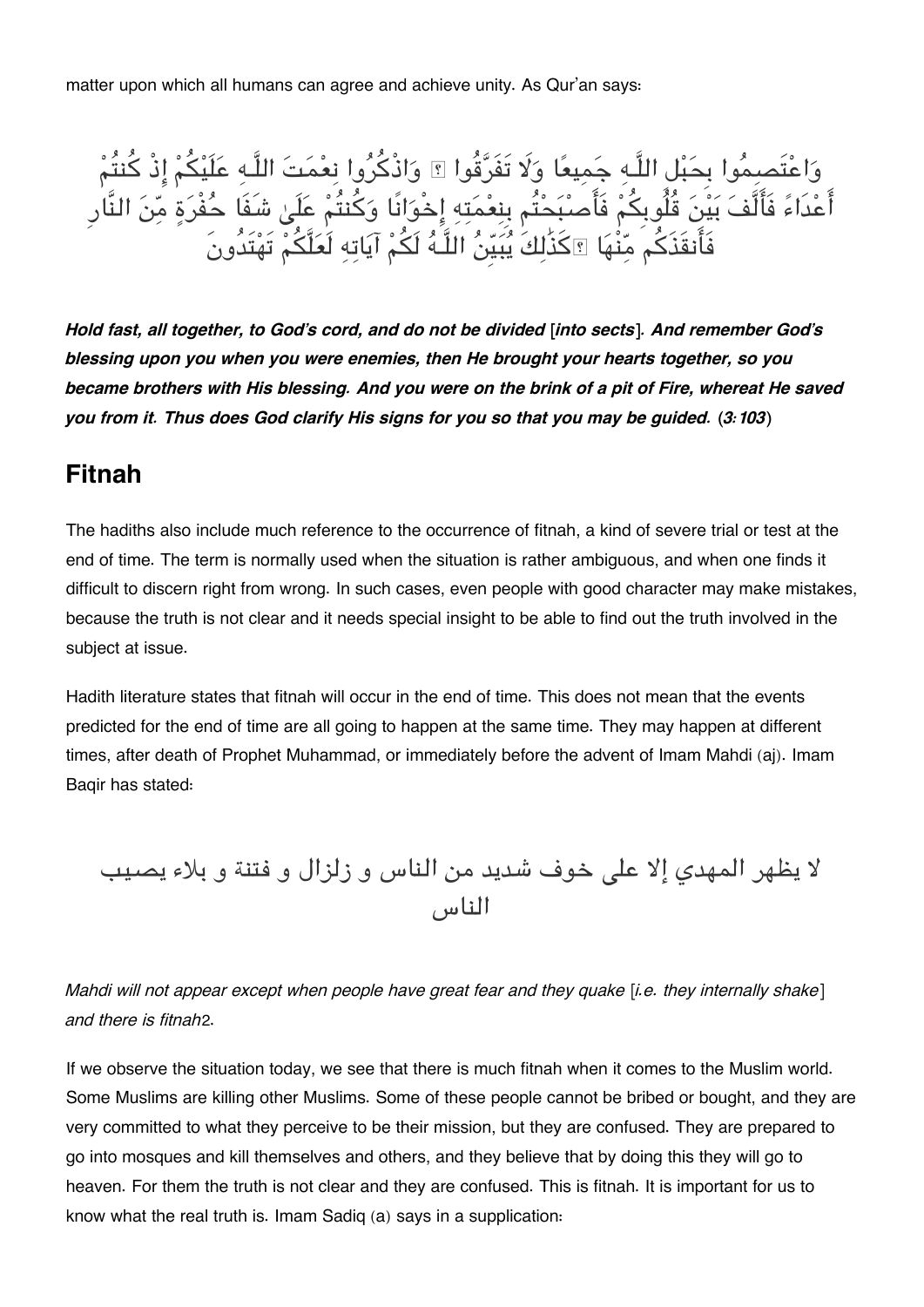اللهم أرنى الحق فأتبعه و الباطل باطلا فأجتنبه و لا تجعله على متشابها فأتبع

### هوائ بغير هدى منك

*"O God! Show me truth as the truth so I follow it, and falsehood as falsehood so I stay away from it, and let them not seem similar to me, for if this happens then I will follow my own desires*[3](#page--1-0)*."*

Prophet Muhammad says:

تجيء فتنة غبراء مظلمة ثم يتبع الفتن بعضها بعضا حتى يخرج رجل من اهل

بيتي يقال له: المهدي فإن ادركته فاتبعه و كن من المهتدين

*"A fitnah will come which is very dark and will cause everything to become dark, and you will not be able to see clearly. It will follow other fitnah until a man from my progeny will come, called Mahdi, and if you can meet him and witness that time, follow him and you will be guided*[4](#page--1-0)*."*

In another saying from Imam Mahdi (aj) himself, he says:

علامة ظهور امري كثرة الهرج و المرج و الفتن

*"The sign of my reappearance is the great amount of anarchy, chaos, and fitnah*[5](#page--1-0)*."*

The hadith literature contains many hadiths that mention there will be much disagreement and debate that will have no end, including much fitnah and quaking, which will come to an end when Imam Mahdi (aj) reappears.

### **[Carnal Desires and lusts](#page--1-0)**

Another feature of the end of time is that many people will follow their own lower desires, lusts, and selfish ideas in the name of religion and guidance. People will impose their ideas on the Qur'an and introduce them as Qur'anic ideas. Imam Ali says: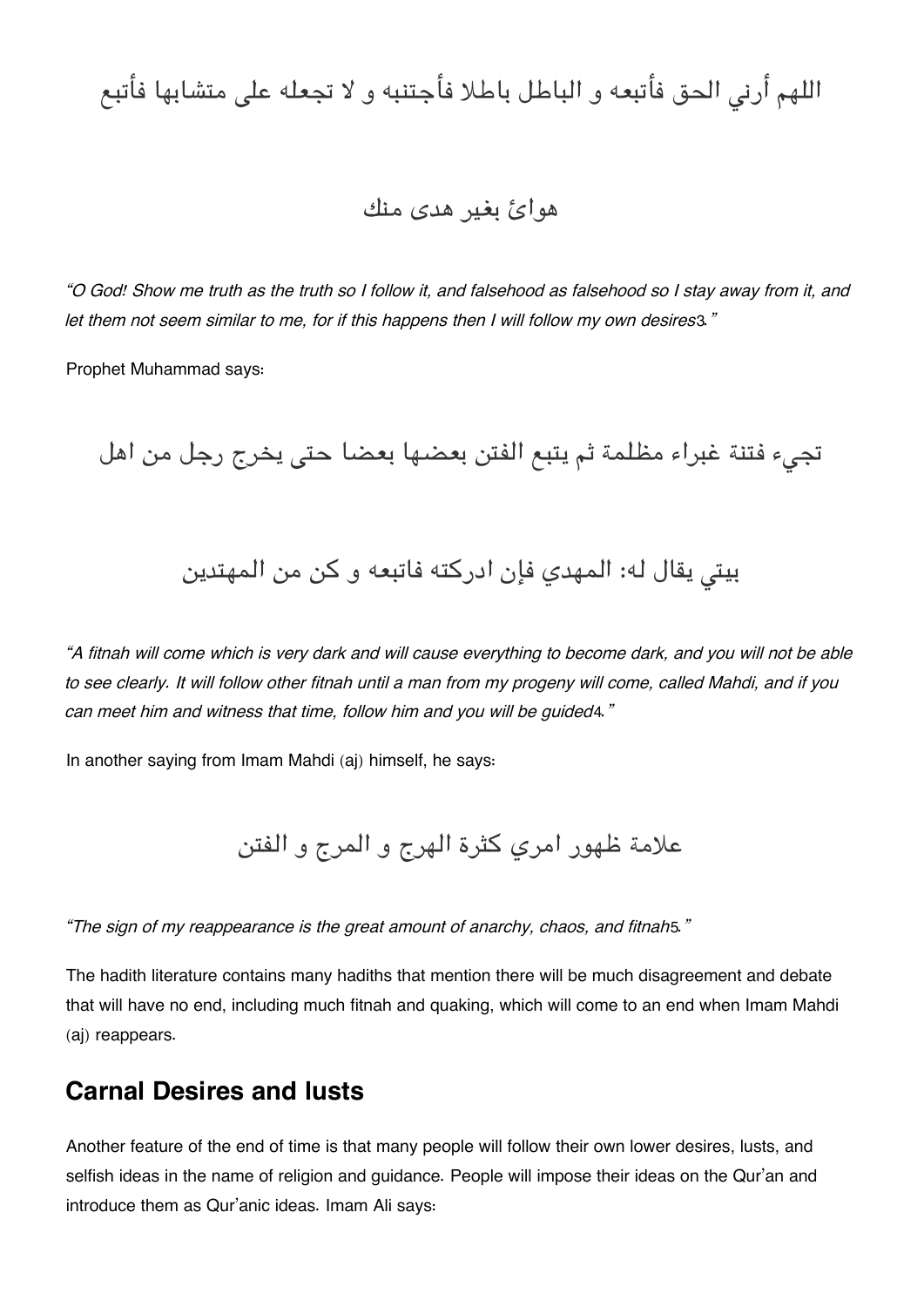# يعطف الهدى على الهوى إذا عطفوا الهوى على الهدى و يعطف الرأى على القراَن

# إذا عطفوا القراَن عل الرأي

*"[At the time] when people force guidance to follow their desires, Mahdi will make their desires follow guidance. When people use the Qur'an to conform to their ideas, Mahdi will make their ideas conform to the Qur'an*[6](#page--1-0)*."*

To remain a genuine believer at the end of time will be challenging. The hadiths both warn and give good tidings: they warn believers to be careful, and give good tidings for those who have remained faithful. Indeed, there are important practical lessons to be taken. Prophet Muhammad says to his companions:

سيأتى قوم من بعدكم الرجل الواحد منهم له أجر خمسين منكم

*"There will come a group of people that every single of them will be rewarded as fifty of you."* They said:

يا رسول اله كنا معم ببدر و احد و حنين و نزل فينا القراَن

*But, O Messenger of God, we have been with you in the battles of Badr, Uhud, Hunayn, and the Qur'an has been revealed among us?*

He said:

إنم لو تحملوا لما تصبروا صبرهم

*"Surely, if you were required to go through what they are going to go through, you would not be strong enough*[7](#page--1-0)*."*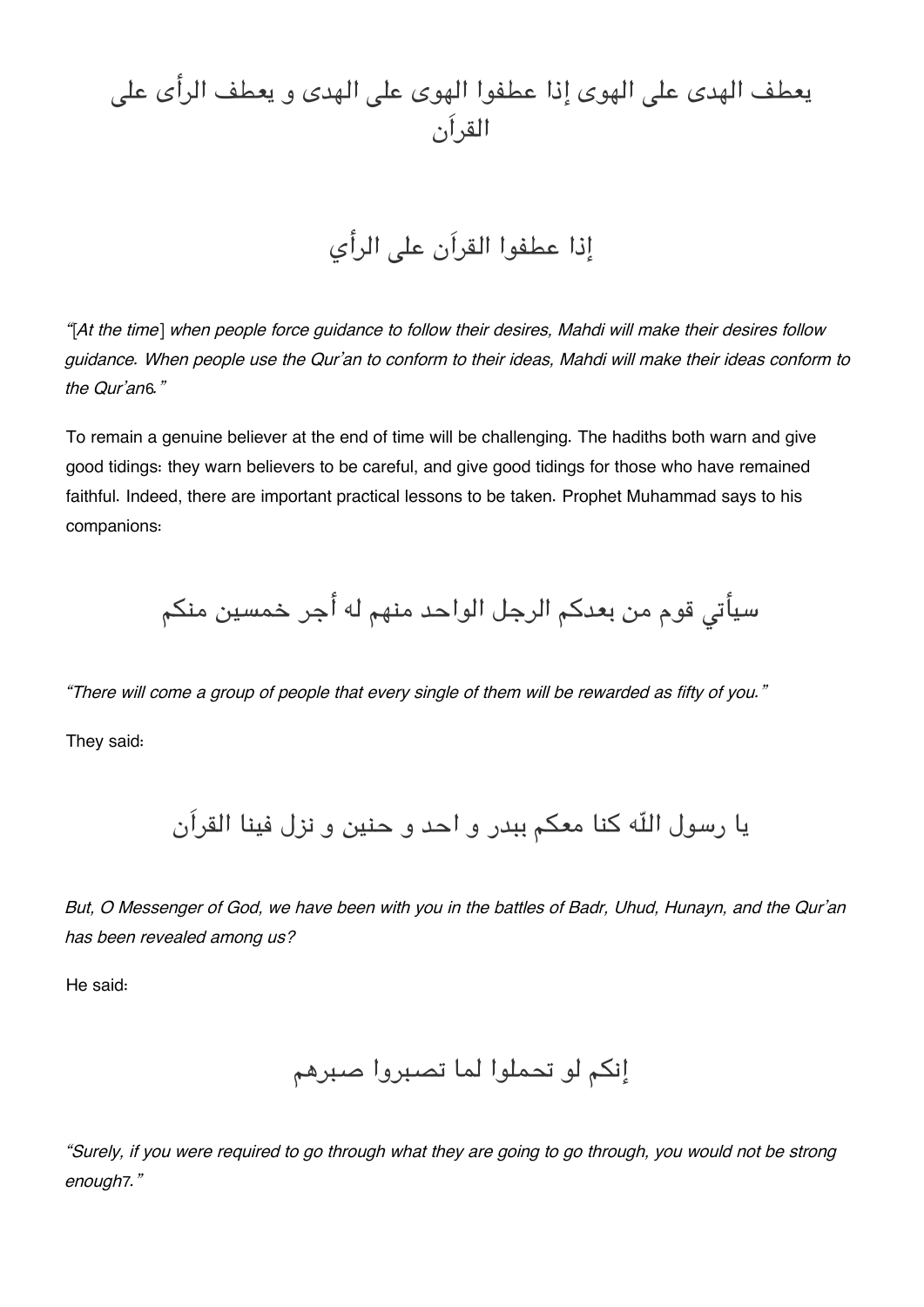To be a faithful believer in Medina under the leadership of the Prophet (s) and surrounded by the likes of Salman, Miqdad, and Abu Dharr would have been easier than the current challenges. The end of time is full of challenges, temptations, and poisons. The Prophet was not hesitant to bluntly tell the companions of this. Nevertheless, we are to appreciate that this is a general statement and does not apply to every individual of both these times.

In another hadith, we read the following in reference to the plant qat the, a plant full of spikes and thorns:

ان لصاحب هذا الامر غيبة المتمسك فيها بدينة كالخارط لشوك القتاد بيده ان لصاحب هذا الامر غيبة فليتق اله عبد عند غيبة و ليتمسك بدينه

*To keep your faith in the end of time is more difficult than removing the spikes and thorns of the qatāb plant with your soft fingers. You must be pious and ask God to help you and to keep you on the right path*[8](#page--1-0)*.*

Prophet Muhammad was with a group of his companions and said twice:

اللهم لقن اخوان

*"O God! Let me meet my brothers."*

Those that were with him said: "*Are we not your brothers*?" He said:

لا انم اصحاب و اخوان قوم ف اَخر الزمان اَمنوا و لم يرون لقد عرفنيهم اله

باسمائهم و اسماء ابائهم من قبل ان يخرجهم من اصلاب ابائهم و ارحام

امهاتهم لاحدكم اشد بقية على دينه من خرط القتاد في الليلة الظلماء او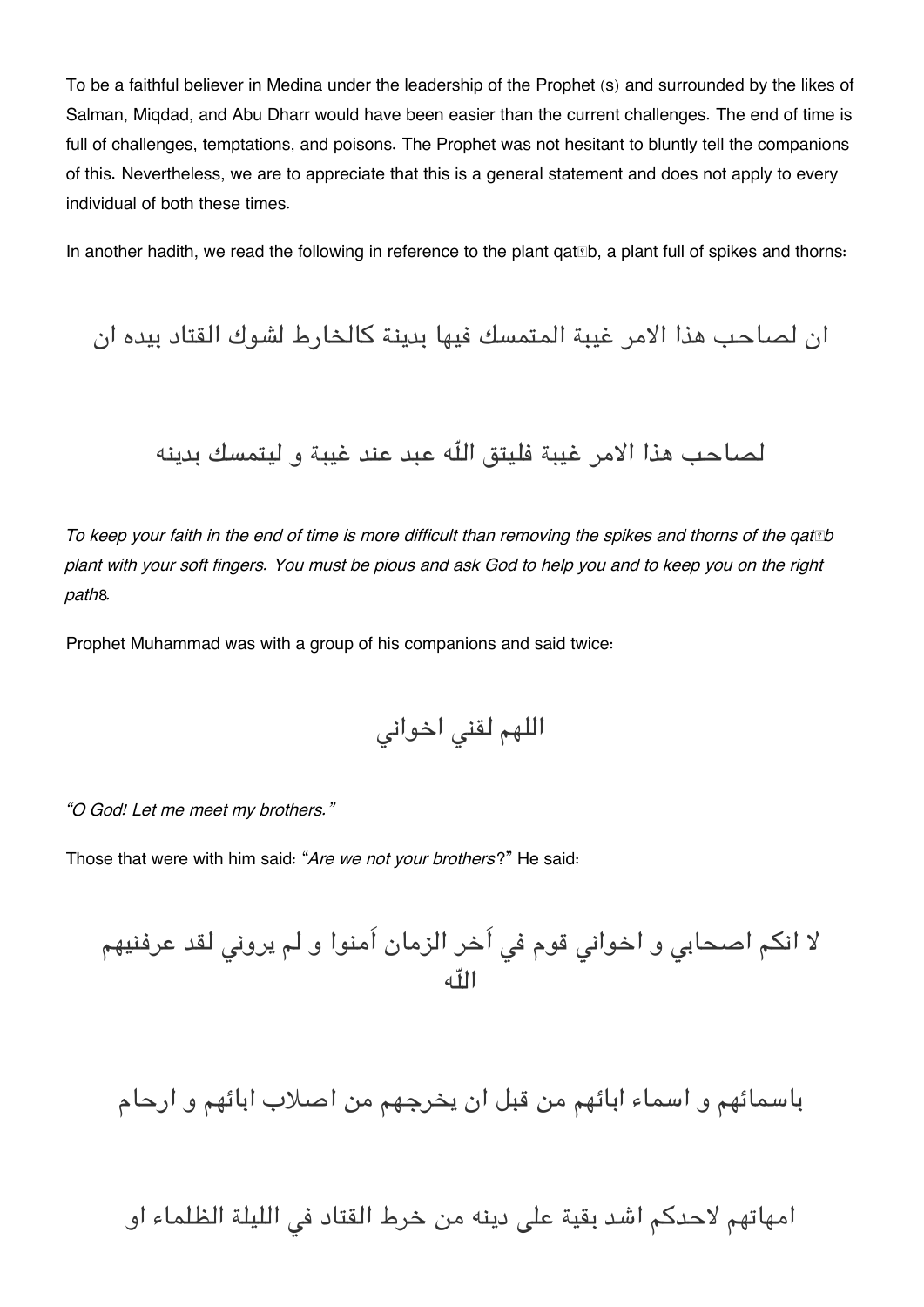## كالقابض

# على جمر الغضا اولئك مصابيح الدجى ينجيهم اللّه من كل فتنة غبراء مظلمة

*"No. You are my companions, but my brothers are a group of people in the end of time who believes in me whilst having not seen me. God has introduced me to them by their names and the names of their fathers before they were born. These people are careful and capable of protecting the religion; they are like the person who is able to remove the spikes from that plant (qatād). And God will help them and save them from any fitnah that is darkening and confusing*[9](#page--1-0)*."*

### **[Islam will become estranged](#page--1-0)**

Another point that becomes clear from a few hadiths is that in the end of time Islam somehow becomes lonely or estranged (*gharib*).

For example, Imam Baqir says:

إن قائمنا إذا قام دعا الناس إلى امر جديد كما دعا إليه رسول الله و إن الاسلام بدا غريبا و سيعود غريبا

*"When our Qa'im rises up he will call people to something new, like the Prophet did. Indeed Islam started gharib and will again become gharib*[10](#page--1-0)*."*

This will not be a new religion, nor will it be based on a new revelation. The Islam that Imam Mahdi (aj) introduces is described as *gharib* (estranged) in the end of time. Many will observe this religion and claim that it is not the Islam they are familiar with, and not the one they have been taught about in their places of worship. Various aspects of the Islam in which Imam Mahdi (aj) will call people towards will seem strange.

Yahya ibn 'Afif narrates that his father was in Mecca with Abbas ibn 'Abd al-Muttalib and witnessed a man, a boy and a woman, whom all stood, bowed, and prostrated. When he asked who they were, the people of the Quraysh told him that these people were Muhammad, Ali, and Khadija, and that they were following a new religion that Muhammad had brought[11](#page--1-0). This shows that in the beginning of the Islamic movement Islam was *gharib*, lonely and not supported. After some years God asked the Prophet to invite his close relatives to Islam.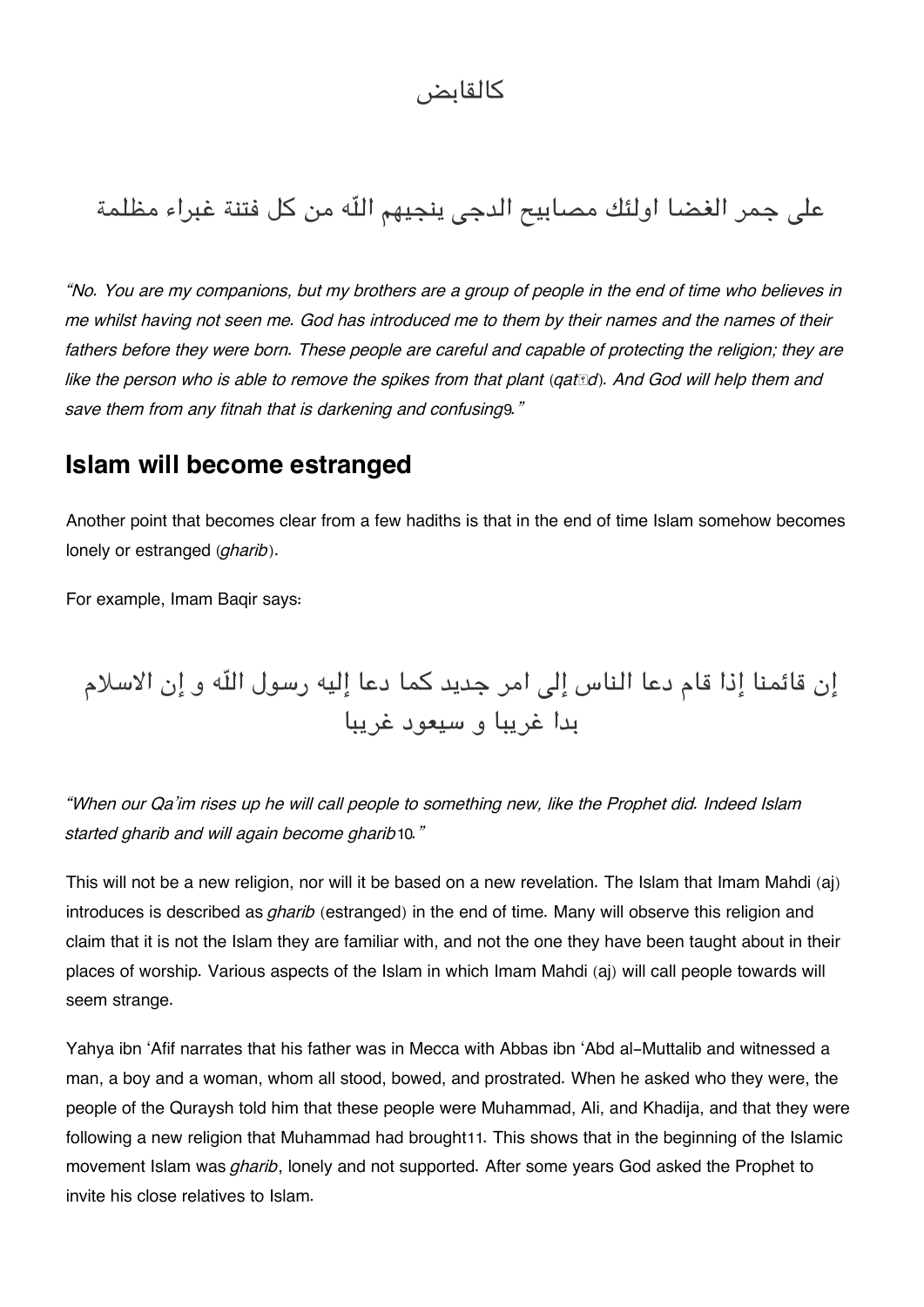Hence, this hadith of Imam Baqir suggests that Islam will become *gharib* again. Perhaps it refers to the current situation where, despite having a population of 1.5 billion Muslims, it is the most misunderstood and misrepresented religion. Prophet Muhammad and the Ahlul Bayt are misunderstood and misrepresented. If Imam Mahdi (aj) reappears and invites people back to what the Prophet brought in the first place then it is doubtful that all Muslims will agree with this religion. Certainly some would call it a disbelief (*kufr*), an innovation (*bid'ah*), or polytheism (*shirk*), because they do not recognise it.

Imam Baqir then says:

فطوبي للغرباء

*"And good tidings to those who are gharib*[12](#page--1-0)*!"*

From this last statement, it would be wrong for us to lament of our small numbers, or our unfavourable position. As Imam Ali says:

لا تستوحشوا فى طريق الهدى لقلة اهله

*"On the right path, do not feel lonely if your numbers are few*[13](#page--1-0)*."*

The important thing for us is to be sure that we are on the right path.

A person went to Imam Sadiq and asked him to explain the meaning of the hadith that said Islam will again become *gharib*. He said:

إذا قام القائم استئناف دعاء جديدا كما دعا رسول اله

*"When the Qa'im comes he will start a new invitation [to Islam] as the Prophet did [facing all the challenges that the Prophet faced]."*

The man who had asked him the question gained some understanding and narrates: "I stood up and kissed the head of Imam Sadiq, saying: 'I bear witness that you are my Imam.' Imam Sadiq then prayed for him, saying: *'May God have mercy on you*[14](#page--1-0)*.'*"

Here we are not indicating the destruction or disappearance of Islam before Imam will come. Islam will certainly be there, but perhaps it would not be looked upon favourably. And most certainly, true Islam will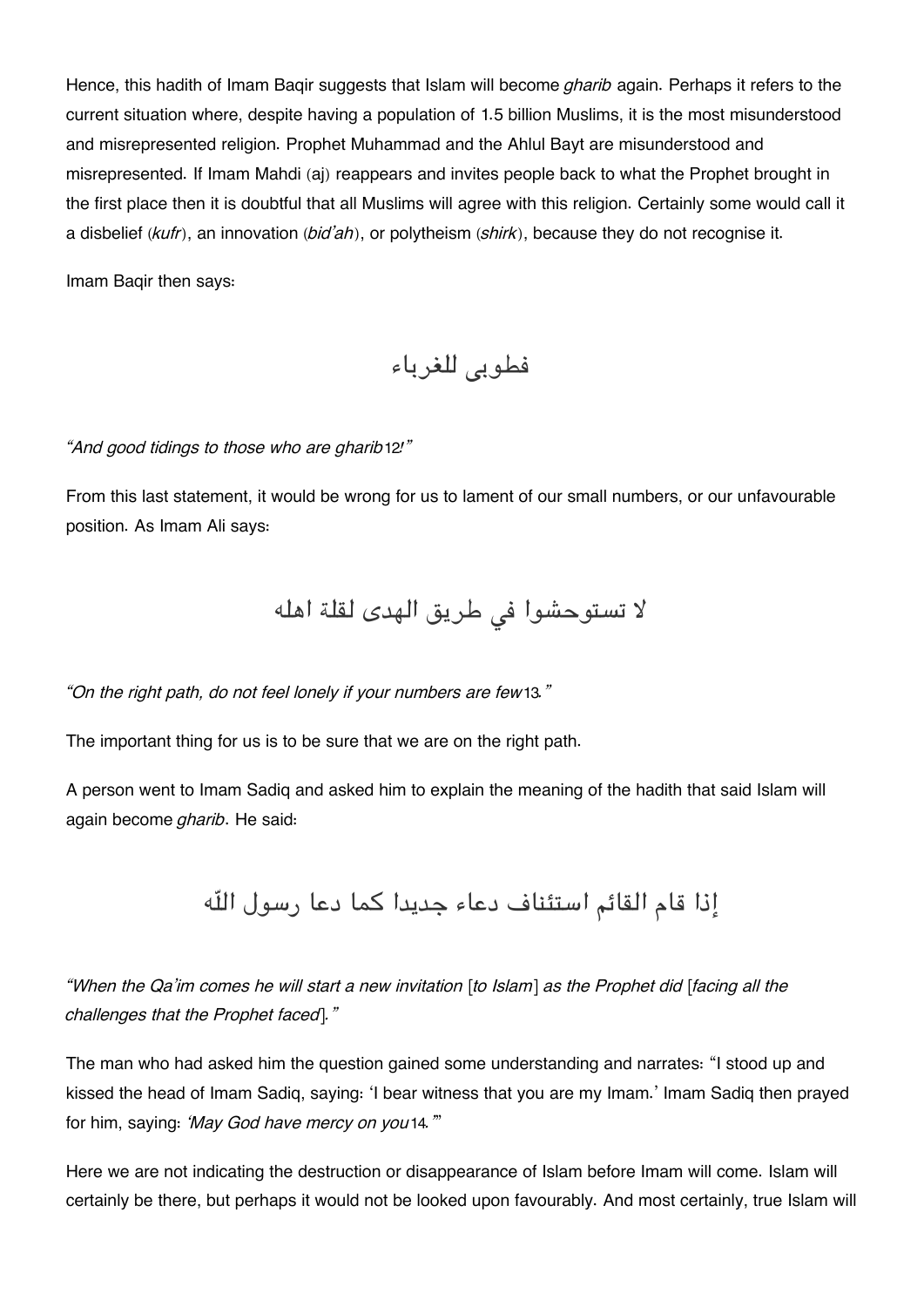not be readily accepted. Those that choose to follow true Islam will feel lonely and unsupported, but this will indeed be good for them, because the more difficult it will become to practice Islam the more reward it entails[15](#page--1-0).

### **[The situation of women](#page--1-0)**

Despite the immense fitnah during the end of time, with many facing challenges with regards to remaining loyal to their faith, there will be believers who are nonetheless firm in their beliefs. We find references to pious and committed women who will be amongst the close associates of Imam Mahdi (aj). On the other hand, the situation of women apart from those pious believers is concerning. Imam Ali says:

يظهر في اَخر الزمان و اقتراب الساعة و هو شر الازمنة نسوة كاشفات عاريات متجبرات خارجات من الدين داخلات فى الفتن مائلات الى الشهوات مسرعات الي اللذات مستحلات للمحرمات في جهنم خالدات

*"In the end of time and near there resurrection, the situation will be the most severe. There will be women who bare their private parts, they will wear all kinds of adornments and they will go out of the bounds of religion and enter into fitnah. They quickly obey their desires, and what God has declared as unlawful they consider as lawful; they will be in hell forever*[16](#page--1-0)*."*

Within Sunni hadith in Sahih of Muslim, we find an expression that states that women will be 'clothed but naked' perhaps meaning despite their clothing, it does not actually cover the contours of the body[17](#page--1-0). In another hadith we read:

لا تقوم الساعة حتى تظهر ثياب تلبسها نساء كاسيات عاريات

*"The Day of Resurrection will not come about until [you see] some manner of dress that some women will wear, but their dress will not cover them*[18](#page--1-0)*."*

In another hadith from Imam Ali, quoting the Prophet, we see a reference to the quality of *hayI* (dignity). The Imam narrates the Prophet:

لا تقوم الساعة حتى يذهب الحياء من الصبيان و النساء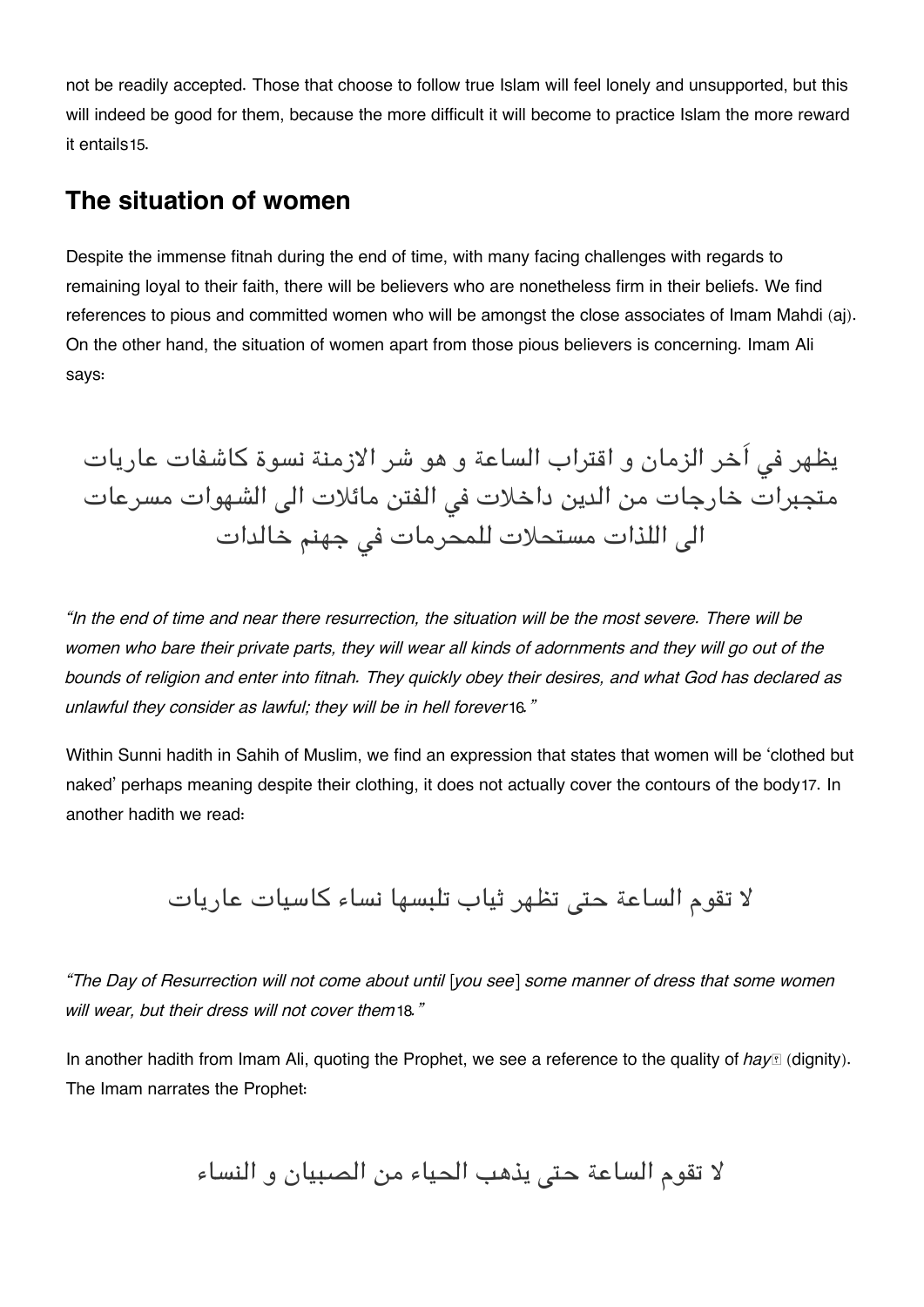*"The final hour will not come until [you see] a great number of women and children lose their haya*[19](#page--1-0)*."*

I deduce this to be the result of the secular material culture to which even children from a young age are subjected, and e.g. they become aware of and involved in sexual relations.

The Prophet asked his people:

كيف بكم إذا فسدت نساؤكم ولم تأمروا بالمعروف و لم تنه عن المنكر

How will your situation be when your women will be corrupt and your youths do not observe the *shari'a*, and you keep silent [i.e. you do not promote good and forbid bad]?

It was said: 'Is this possible O Prophet of God?' The Prophet continued:

نعم و أشر من ذلك فكيف بكم إذا أمرتم بالمنكر و نهيتم عن المعروف

Yes, and even worse will happen, you will promote bad and prohibit good.

Again they said: 'Is this possible?' The Prophet continued:

نعم و أشر من ذلك فكيف بكم إذا رأيتم المعروف منكرا و المنكر معروفا

Yes, and even worse than this, you will consider goodness as evil, and evil as goodness.

Even Muslims will be affected by this absence of *hayā* amongst their women and young people. And the worst situation is when people possess a distorted understanding of good and bad.

This should serve as a warning of the events at the end of time, and we must take great care regarding the way we perform our duties of promoting the good and forbidding the bad, especially with regards to our families and children.

### **[Misrepresentation of Islam](#page--1-0)**

We previously clarified that at the end of time Islam will remain, although in many cases true Islam will be confused with the many misrepresentations of Islam. Imam Ali quotes the Prophet as saying: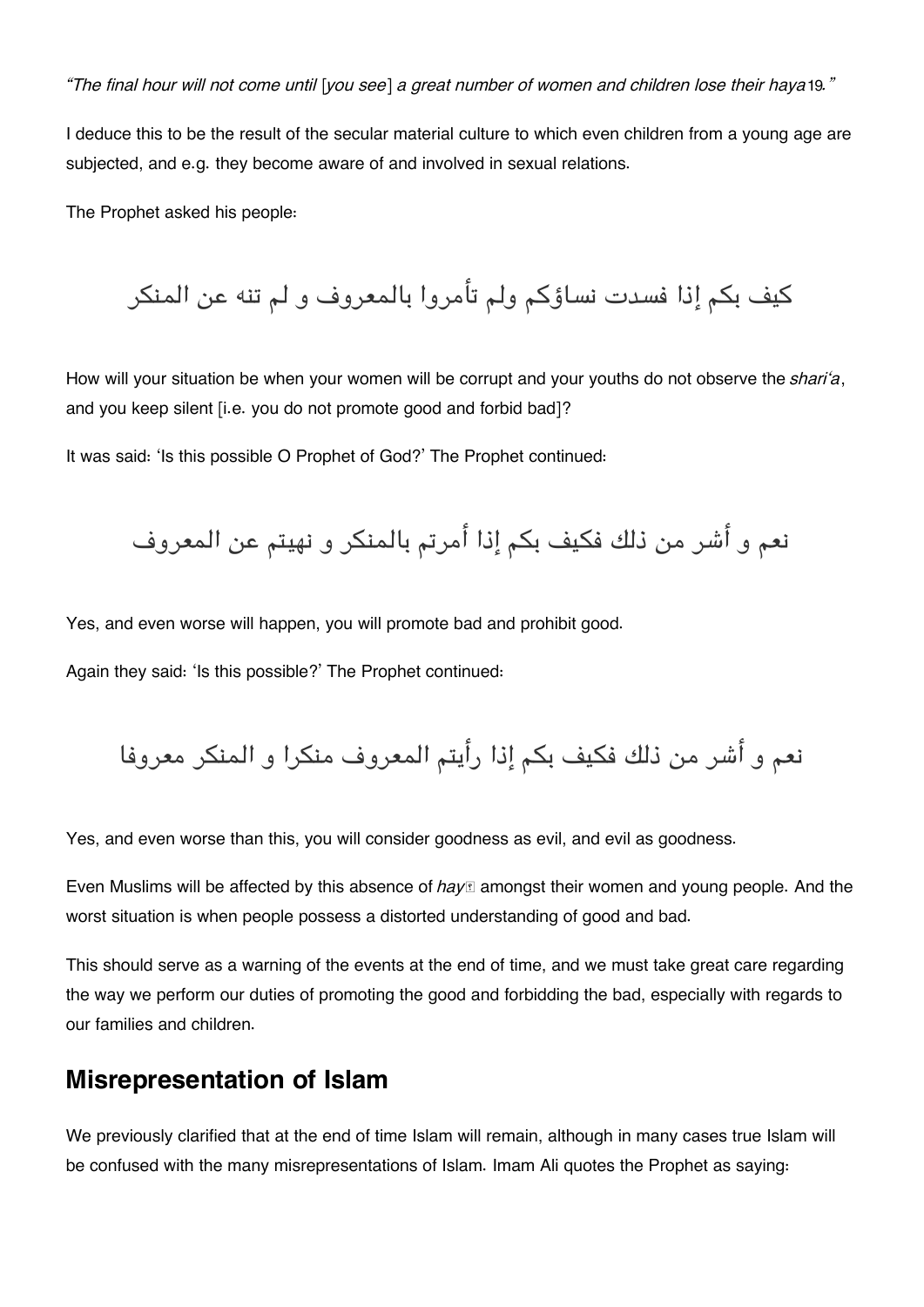سيأتى على الناس زمان لا يبقى من القرآن الا رسمه و من الاسلام الا اسمه يسمون به و هم ابعد الناس منه مساجدهم عامرة و هى خراب من الهدى

*"A time will come when nothing will remain from the Qur'an except its letters and nothing will be left from Islam but its name. People will be called, "Muslims," but they are farthest from Islam. Their Mosques building are developed but they lack guidance*[20](#page--1-0)*."*

From this saying we may conclude that the practice of true Islam and application of the Qur'an will in large stop and that there will be no effect of Islam on many Muslims' business, behaviour, etc; they will be Muslims merely by their names and outward appearances, whereas a true Muslim is one who is recognised by his impeccable conduct.

## **[The youths' reaction to Imam Mahdi \(aj\)](#page--1-0)**

From Islamic sources we find reference to faithful and pious young adults who will respond to the call of Imam Mahdi (aj) without delay. Imam Sadiq says:

بينا شباب الشيعة على ظهور سطوحهم نيام إذا توافوا إلى صاحبهم في ليلة واحدة على غير ميعاد فيصبحون بمكة

*"When the Shi'a youths are sleeping on the roofs of their houses [as is the practice in the Middle East] and then Mahdi (aj) comes, he will call them and all these youths, without any pre-arranged time, will be in Mecca on the morning of the next day*[21](#page--1-0)*."*

These young adults will be prepared and willing to unhesitatingly answer the call of Imam Mahdi (aj) and are eager to meet him. It also demonstrates a facility available to them to travel quickly to reach Mecca. The hadith specifically refers to their fast journey to Mecca which could be a hint at advancement in transportation or an extraordinary way of travelling.

This is an element found in all religious movements, i.e. that youths are usually the first to respond to prophets and god causes due to their clean hearts that are not (or not yet) strongly attached to worldly elements, and because they have committed less sins. Hence, youths should remain aware of this and be ever ready to join Imam Mahdi (aj).

In brief, an examination of the hadiths about the role of youths during the time of Imam Mahdi (aj) shows that the number of older people among the helpers of Imam Mahdi (aj) is low, although significantly valuable. The elders are likened to salt in food[22](#page--1-0). One only needs a small amount to give the rest good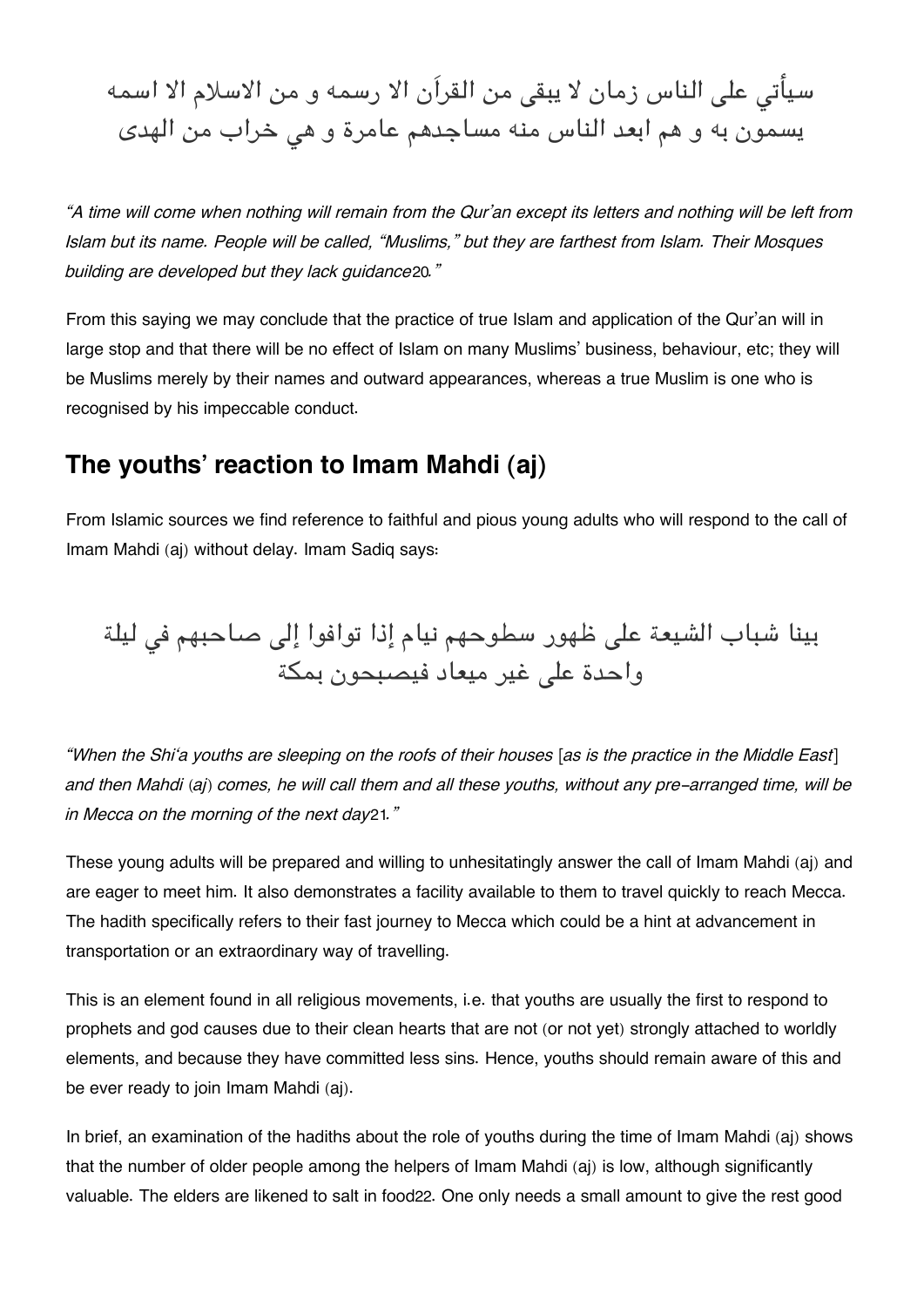taste; likewise, the elders give the group its taste. Furthermore, Imam Mahdi (aj) himself will have the appearance of a young man in his thirties[23](#page--1-0).

## **[The condition of Islamic law](#page--1-0)**

References are found regarding those who do not implement shari'a or Islamic law. One hadith states:

عطل التاب و احامه

*"The Qur'an and its rulings will be suspended*[24](#page--1-0)."

This is a state that we seem to be currently experiencing. I think we can safely say that in some aspects implementing the *Shari'a* has improved around three decades ago. However, the situation is still not satisfactory and more problems are arising. There are some Muslims who question some basics of the *Shari'a*.

## **[Family relationships](#page--1-0)**

The end of time will be a period in which social bonds, especially family relationships, will be weak and loose. For example, many young people and even children will not respect their elders:

و رايت الصغير يستحقر بالبير و رايت الجار يؤذى جاره

*"You will see a young one disrespect an elder, and you will see a neighbour upset another neighbour*[25](#page--1-0)*."*

In a hadith from Imam Husayn we read:

لا يكون الأمر الذي تنتظرونه حتى يبرأ بعضكم من بعض و يتفل بعضكم في

وجوه بعض و يشهد بعضكم على بعض بالكفر و يلعن بعضكم بعضا

*"The advent you are awaiting will not happen until [a time comes when] you will detach [i.e. fight and disassociate] yourselves from one another. Some may spit in the face of others, and you will call each*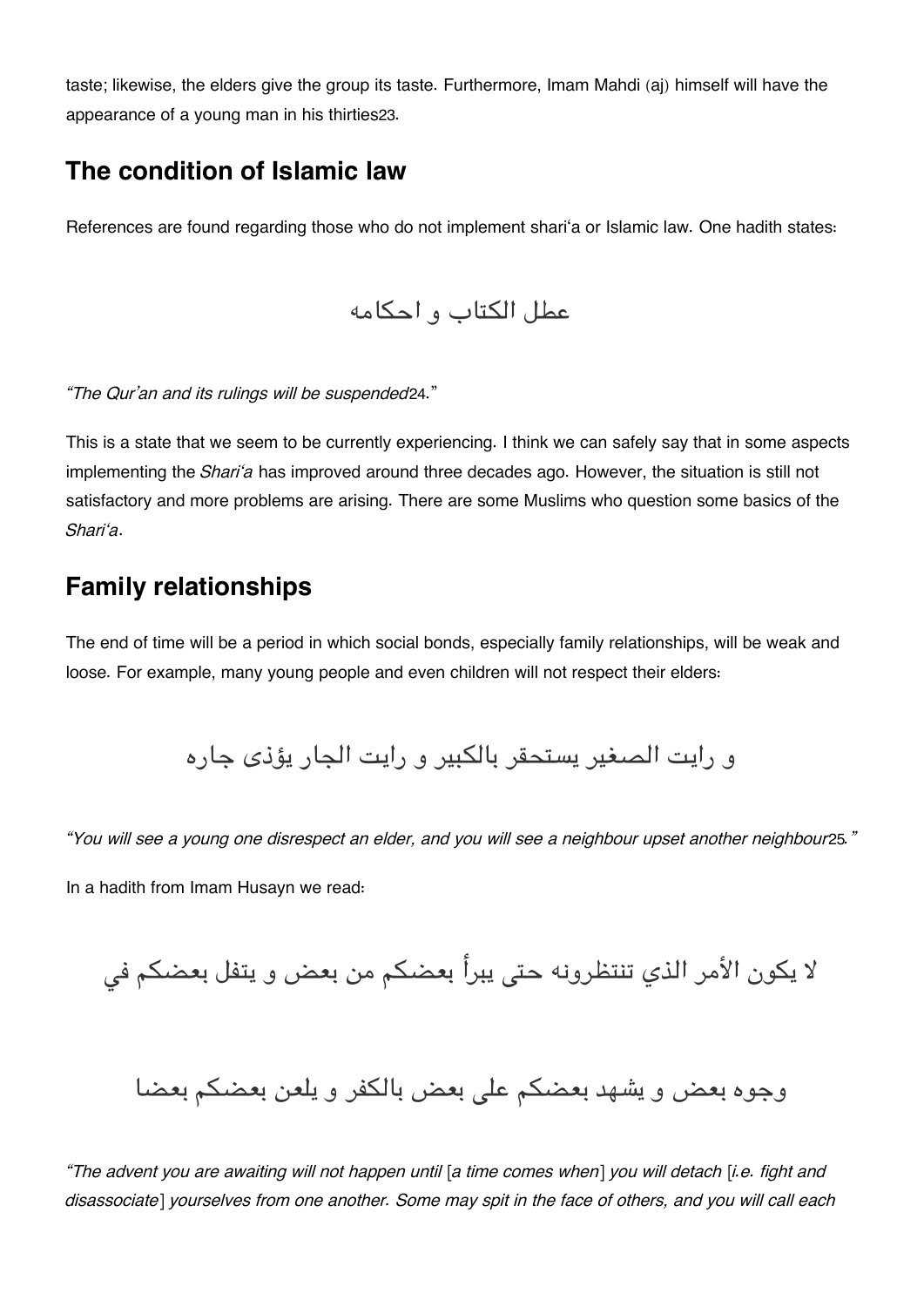*other kāfir and be a witness of that, and you will curse one another."*

Someone asked: "If this is the case then does it mean there is no goodness in that time?" The Imam replied:

الخير كله في ذلك الزمان يقوم قائمنا و يدفع ذلك كله

*"Indeed goodness in totality is in that time. At this time our Qa'im (aj) will come and remove all these problems*[26](#page--1-0)*."*

In the same respect we have hadiths stating that many children will displease and irritate their parents, and many people will not observe ties of kinship (*silat al-rahim*), but instead will harbour hatred and enmity in their hearts whilst showing an outward fake display of love in their words.

### **[Mosques](#page--1-0)**

Hadiths make mention of mosques with tall minarets and adorned with gold and expensive adornments, and that the copies of the Qur'an will be beautifully decorated. The lines of prayers (*salah*) will be long and plenty, but the hearts of those that pray will not be united[27](#page--1-0). If we glance at the state of the holy sites of Mecca and Medina today we see lots of physical manifestations of unity, but unfortunately there seems to be no real sense of unity in the hearts of the people. True Islamic unity is achieved when Muslims become like parts and cells of the same body and bricks of the same building[28](#page--1-0).

## **[Usury \(riba\)](#page--1-0)**

At the end of time usury will be normalised and will not be considered by many to be wrong, and people will not be rebuked for this[29](#page--1-0).

## **[Trustworthiness](#page--1-0)**

Prophet Muhammad (s) has said:

اقل ما يكون في أخر الزمان اخ يوثق به او درهم من حلال

*"The thing that is the rarest in the end of time is a brother [i.e. a believer or a friend] whom you can trust, or a dirham that is earned by lawful means*[30](#page--1-0)*."*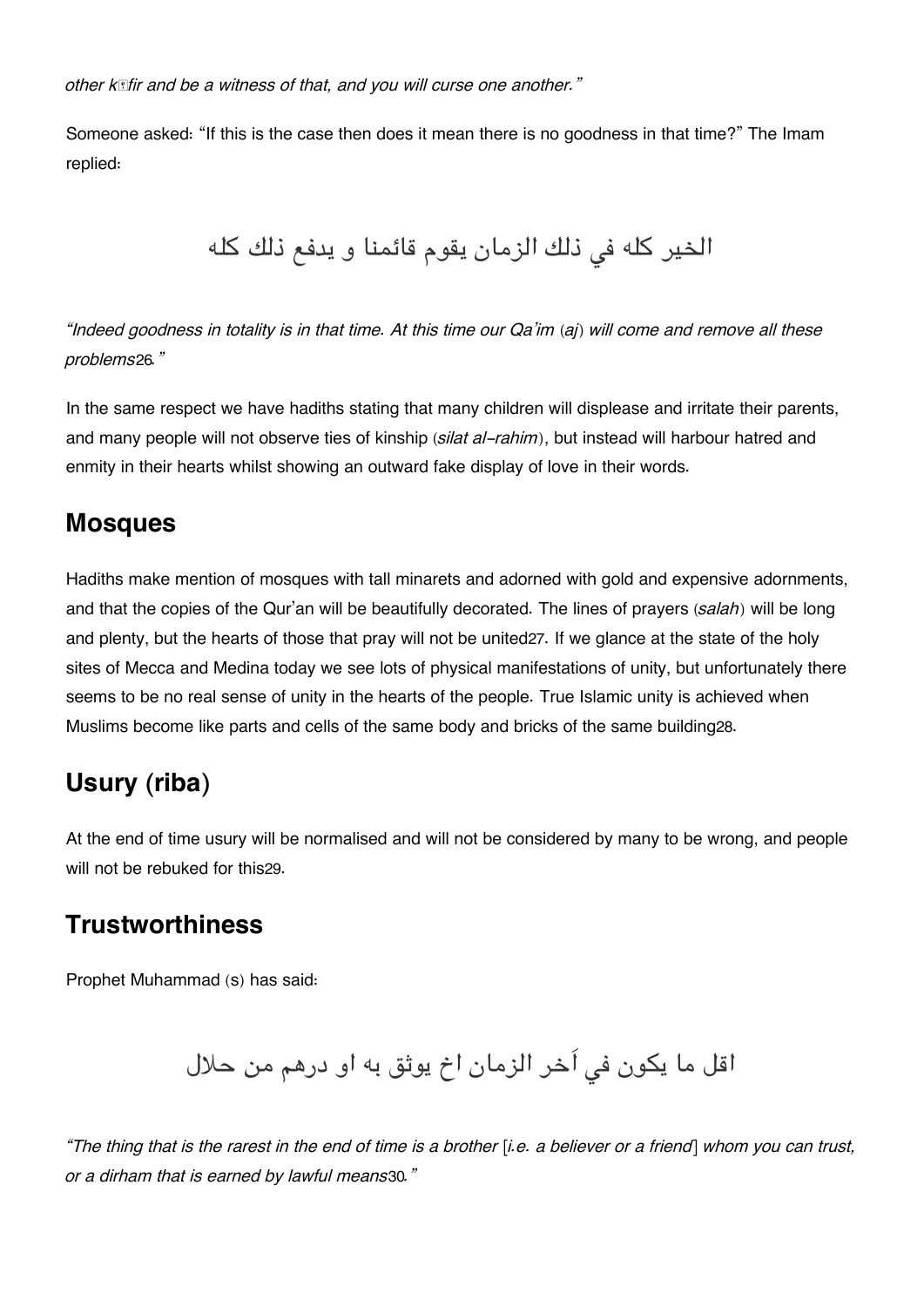This hadith refers to two common problems in the end of time:

1) there will be few trustworthy people in whom one can comfortably confide in, and

2) earning halal income and being unaffected by haram transactions of others would become a challenge.

- [1.](#page--1-0) Bihar ul Anwar, Vol. 51, Page 81
- [2.](#page--1-0) Iqdud-Durar, Page 64
- [3.](#page--1-0) Bihar ul-Anwar, Vol. 86, Page 120
- [4.](#page--1-0) Kanzul-Ummal, Vol. 11, Page 183
- [5.](#page--1-0) Bihar ul-Anwar, Vol. 51, Page 320
- [6.](#page--1-0) Nahj ul-Balaghah, Sermon 138
- [7.](#page--1-0) Bihar ul-Anwar , Vol. 52, Page 130
- [8.](#page--1-0) Bihar ul-Anwar , Vol. 52, Page 135
- [9.](#page--1-0) Bihar ul-Anwar , Vol. 52, Page 123
- [10.](#page--1-0) Bihar ul-Anwar, Vol. 52, Page 366
- [11.](#page--1-0) Sheikh Mufid quotes the story in al-Irsh<br>
d. vol. 1, p. 30 as follows:

عن يحى بن عفيف عن أبيه قال كنت جالسا مع العباس بن عبدالمطلب رضى اللّه عنه بمكة قبل أن يظهر أمر النبى ص فجاء شاب فنظر إلى السماء حين تحلقت الشمس ثم استقبل العبة فقام يصل ثم جاء الغلام و المرأة ثم رفع الشاب فرفعا ثم سجد الشاب فسجدا فقلت يا عباس أمر عظيم فقال العباس أمر عظيم أ تدري من هذا الشاب هذا محمدبن عبد اللّه ابن أخى أ تدري من هذا الغلام هذا على بن أبى طالب ابن أخى أ تدري من هذه المرأة هذه خديجة بنت خويلد إن ابن أخى هذا حدثنى أن ربه السموات و الأرض أمره بهذا الدين الذي هو عليه و لا و اللّه ما على ظهر الارض على هذا الدين غير هؤلاء الثلاثة

I was sitting with al-'Abb**<b>Els** b. 'Abd al-Mu**E**ralib, mayAll**Eh** be pleased with him, in Mecca, before the affairs of the Prophet became known to the public. A man came and looked up towards the sky where the sun hovered above. He turned in the direction of the Ka'ba and stood to pray. Then a youth came and stood at his right and a woman came and stood behind them both. The man bowed, and the youth and the woman bowed. The man raised his hands and the youth and the woman raised their hands. Then he prostrated and they both prostrated. "Abb**Es!"** I exclaimed, "it is a fantastic affair!" "Indeed, it is a fantastic affair," replied al-'Abbās. "Do you know who that man is? He is Muḥammad b. 'AbdAllāh b.'Abd al-Mu**<b>Elalib, my cousin. Do you know who that** youth is? He is 'Ali' b. Ab**E Ellib, my cousin. Do you know who that woman** is? She is Khad**<b>z**ja, daughter of Khuwaylid. This cousin of mine (i.e. Mu<br>
<sub>[die</sub> Muhammad] has told me that his Lord is the Lord of order<br>
in the Lord of Muhammad] has told me that his Lord is the Lord of the Lord of Khu the heavens and the earth, Who has ordered him to carry out this religion (don) which he is practising. No, by Alloh, there are not any on the face of the earth, who practise this religion except these three."

- [12.](#page--1-0) Bihar ul-Anwar, Vol. 52, Page 366
- [13.](#page--1-0) Nahjul-Balaghah, Sermon 86
- [14.](#page--1-0) Bihar ul-Anwar, Vol. 52, Page 367

[15.](#page--1-0) It is not difficult to adhere to one's religion, if everyone praises the adherent for following it with massive, and supports him. The real challenge and indeed achievement is for a person who, for example, is ridiculed for to praying in his workplace somewhere and be ridiculed for praying and yet while he patiently perseveres in his prayers, this is a real achievement.

[16.](#page--1-0) Muntakhab ul-Athar, Page 426

[17.](#page--1-0) Sahih of Muslim, Kitāb al-Libāswa al-Zinah, Bāb al-Nisā al-Kāsiyāt al-'āriyāt al-Mā'ilāt al-Mumilāt. The hadith is as follows:

عن أبى هريرة قال قال رسول اللّه صلى اللّه عليه وسلم صنفان من أهل النار لم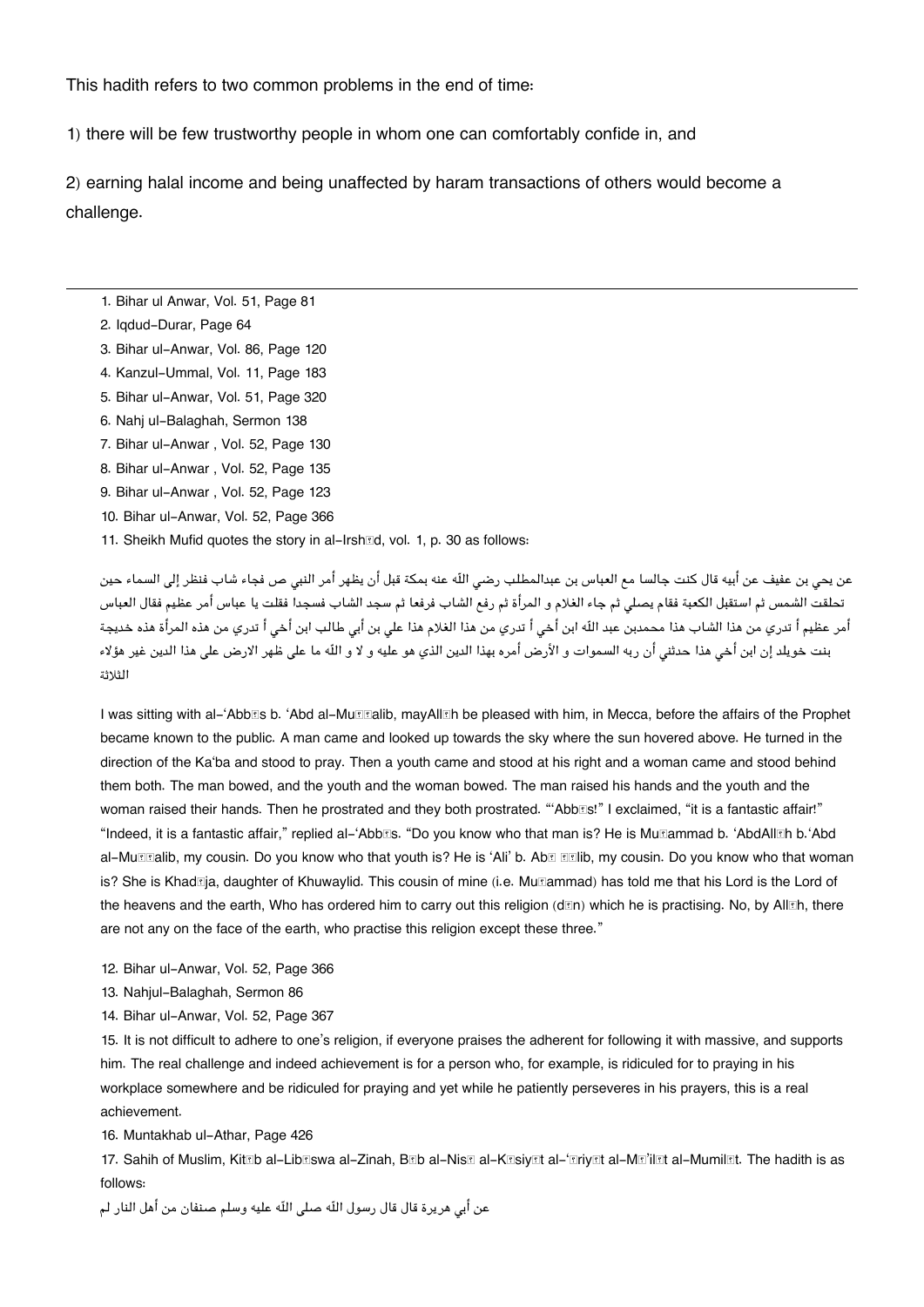أرهما قوم معهم سياط كأذناب البقر يضربون بها الناس و نساء كاسيات عاريات مميلات مائلات رءوسهن كاسنمة البخت لا يدخلن الجنة و لا يجدن ريحها و إن ريحها ليوجد من مسيرة كذا و كذا [18.](#page--1-0) Yawm al-Khalas fi Zill al-Qa'im, Page 456 [19.](#page--1-0) Bihar ul-Anwar, Vol. 63, Page 15 [20.](#page--1-0) Al-Kāfi, vol. 8, p. 308. [21.](#page--1-0) Bihar ul-Anwar , Vol. 52, Page 370 [22.](#page--1-0) Bihar al-Anwar, vol. 52, pp. 333 & 334. The hadith is as follows: عن امير المؤمنين ع قال اصحاب المهدي شباب لا كهول الامثل كحل العين و الملح في الزاد و اقل الزاد الملح [23.](#page--1-0) For example, Sheikh Saduq in Kam**kila al-Din, vol. 1, p. 315 quotes Imam Hasan** (a) as saying: يطيل اللّه عمره في غيبة ثم يظهره بقدرته في صورة شاب دون اربعين سنة ذلك ليعلم ان اله عل كل شء قدير [24.](#page--1-0) Bihar ul-Anwar, Vol. 52, Page 256 [25.](#page--1-0) Bihar ul-Anwar, Vol. 52, Page 256 [26.](#page--1-0) Kitab ul-Ghaybah, Page 205 [27.](#page--1-0) Al-Durr ul-Manthur, Vol. 6, Page 53: و تحلي المصاحف بالذهاب و تتسمن ذكور امتى و يخطب على المنابر الصيبان فعند ذلك تزخرف المساجد كماتزخرف النائس و البيع و تطول المنائر و تثر الصفوف مع قلوب متباغضة و ألسن مختلفة [28.](#page--1-0) For example, in Bihar al-Anwar, vol. 58, p. 150, Prophet Muhammad (s) is quoted as saying: مثل المؤمن فى توادهم و تراحمهم كمثل الجسد إذا اشتكى بعضه تداعى سائره بالسهر و الحمى المؤمنون متحدون متازرون متضارفون كانهم نفس واحدة المؤمن للمؤمن بمنزلة البنيان يشد بعضه بعضا المؤمنون يد واحدة عل من سواهم [29.](#page--1-0) For example, in Mustadrak al-Wasā'il, vol. 13, p. 333, Prophet Muhammad (s) is quoted as saying: يأتى على الناس زمان لا يبقى احد الا اكل الربا فان لم ياكله اصابه من غباره [30.](#page--1-0) Tuhaf ul-Uqul, Saying 141

#### **Source URL:**

https://www.al-islam.org/message-thaqalayn/vol-16-no-4-winter-2016/globe-and-after-advent-imammahdi-part-3-mohammad-ali

#### **Links**

- [1] https://www.al-islam.org/user/login?destination=node/44612%23comment-form
- [2] https://www.al-islam.org/user/register?destination=node/44612%23comment-form
- [3] https://www.al-islam.org/person/mohammad-ali-shomali
- [4] https://www.al-islam.org/organization/ahlul-bayt-world-assembly
- [5] https://www.al-islam.org/library/prophethood-imamate
- [6] https://www.al-islam.org/library/imam-al-mahdi
- [7] https://www.al-islam.org/library/politics-current-affairs
- [8] https://www.al-islam.org/journals/vol-16-no-4-winter-2016
- [9] https://www.al-islam.org/feature/debates-discussions
- [10] https://www.al-islam.org/feature/introducing-ahlul-bayt